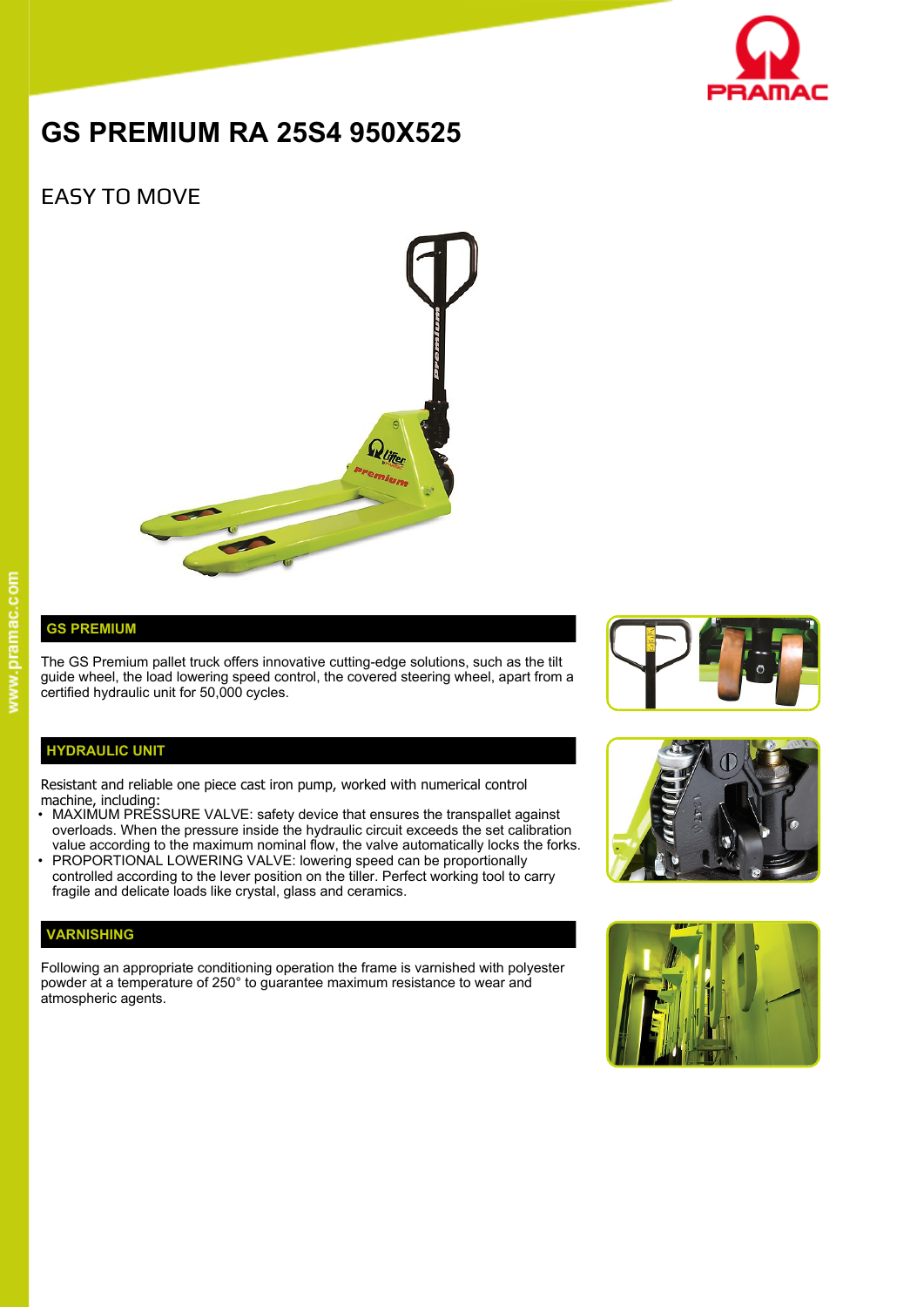|   |    | LIFTER     |
|---|----|------------|
|   |    | Manual     |
|   |    | Pedestrian |
| Q | Кg | 2500       |
| C | mm | 475        |
| x | mm | 732        |
| ν | mm | 992        |
|   |    |            |

| <b>Weights</b>               |    |      |
|------------------------------|----|------|
| 2.1 Service weight           | Kg | 61   |
| 2.2 Axle load, laden rear    | Kg | 1796 |
| 2.2 Axle load, laden front   | Kg | 765  |
| 2.3 Axle load, unladen rear  | Kq | 21   |
| 2.3 Axle load, unladen front | Κq |      |

| <b>Tyres/Chassis</b>                         |                 |    | POLY.I./     |
|----------------------------------------------|-----------------|----|--------------|
| 3.1 Tyres: front wheels                      |                 |    | <b>NYLON</b> |
| 3.1 Tyres: rear wheels                       |                 |    | POLY.I.      |
| 3.2 Tyre size: Steering wheels - Diameter    |                 | mm | 200          |
| 3.2 Tyre size: Steering wheels - Width       |                 | mm | 55           |
| 3.3 Tyre size: Load rollers - Diameter       |                 | mm | 82           |
| 3.3 Tyre size: Load rollers - Width          |                 | mm | 60           |
| 3.5 Tyre size: rear wheels - Q.ty (X=driven) |                 | nr | 4            |
| 3.5 Rear balancing axle                      |                 |    | Yes          |
| 3.6 Tread, front                             | b <sub>10</sub> | mm | 155          |
| 3.7 Tread, rear                              | b11             | mm | 375          |
|                                              |                 |    |              |

| <b>Dimensions</b>                          |                |    |      |
|--------------------------------------------|----------------|----|------|
| 4.4 Lift height                            | h3             | mm | 115  |
| 4.9 Height of tiller in drive position max | h14            | mm | 1160 |
| 4.15 Height, lowered                       | h13            | mm | 85   |
| 4.19 Overall lenght                        | 11             | mm | 1350 |
| 4.20 Lenght to face of forks               | 12             | mm | 400  |
| 4.21 Overall width                         | b <sub>1</sub> | mm | 525  |
| 4.22 Fork dimensions - Thickness           | s              | mm | 55   |
| 4.22 Fork dimensions - Width               | e              | mm | 150  |
| 4.22 Fork dimensions - Lenght              |                | mm | 950  |
| 4.25 Distance between fork arms            | b5             | mm | 525  |
| 4.32 Ground clearance, centre of wheelbase | m2             | mm | 30   |
| 4.34 Aisle width                           | Ast            | mm | 1585 |
| 4.35 Turning radius                        | Wa             | mm | 1167 |

| <b>Performance data</b>   |         |    |
|---------------------------|---------|----|
| 5.2 Lifting speed laden   | strokes | 13 |
| 5.2 Lifting speed unladen | strokes | 13 |
|                           |         |    |